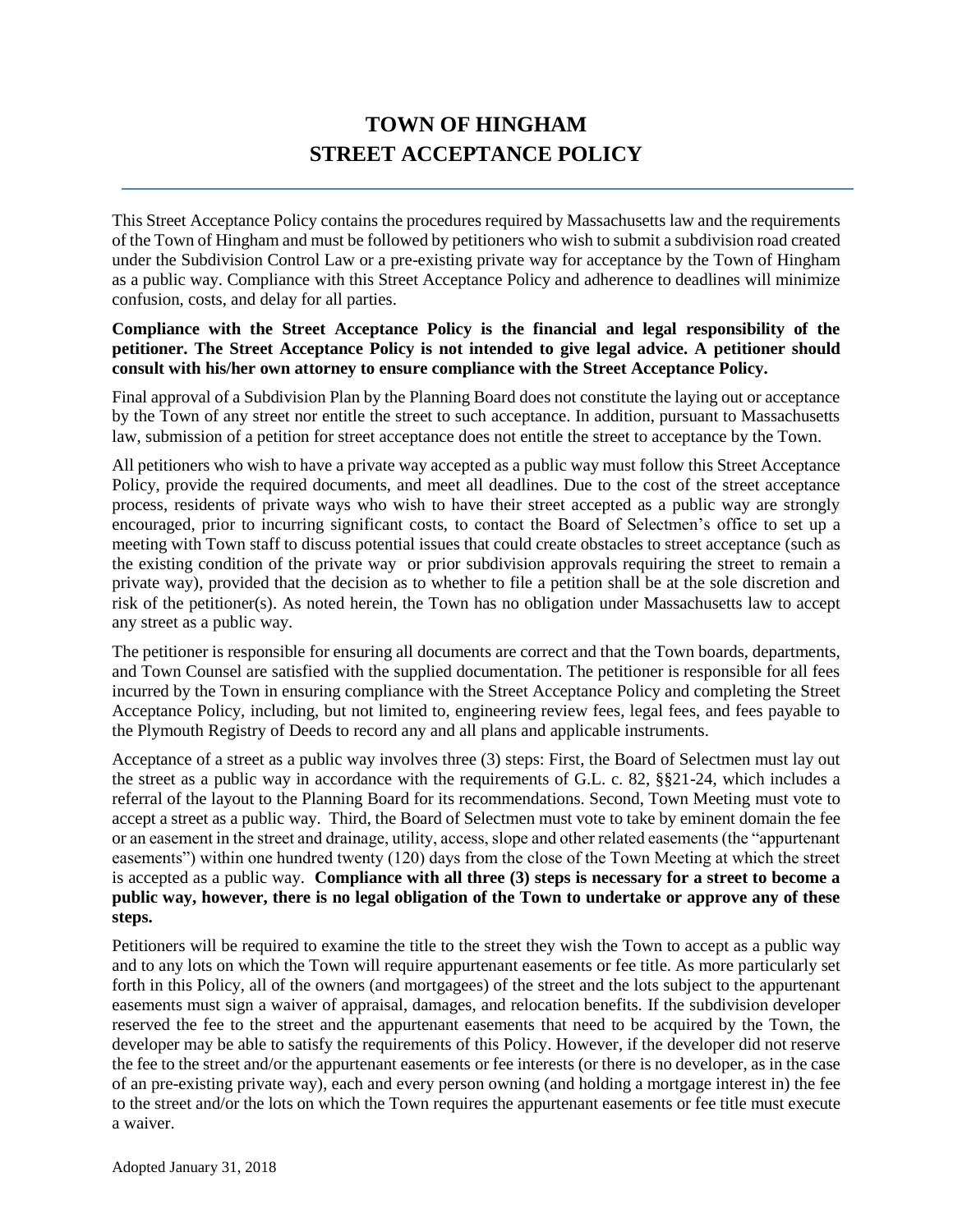# **STREET ACCEPTANCE POLICY**

# *No later than September 1st*

- 1. Submission of As-Built Plan: A copy of the definitive subdivision As-Built Plan or equivalent asbuilt plan, prepared and stamped by a Massachusetts Registered Professional Engineer and Professional Land Surveyor, showing the existing streetway and all utilities, public and private, above and below grade, and compliance with the other requirements of the Subdivision Rules and Regulations. The As-Built shall be submitted in the following forms, and may be subject to revision and resubmittal after review by the Town:
	- (i) Six (6) Hard Paper Copies (minimum sheet size 22" X 34")
	- (ii) PDF format
	- (iii) AutoCAD (in accordance with the "Digital Submission Policy for As Designed and As-Built Documents")

Upon receipt, the As-Built Plan shall be distributed to the applicable Town departments for review as follows:

Inspection: An inspection(s) will be scheduled with the Director of Community Planning and the Department of Public Works (DPW) and other applicable departments as determined by the Town. The field inspection will evaluate the quality of work and conformance to the approved plans and specifications. As part of the conformity review all reports and test results will be also be reviewed for compliance. The Town may request additional tests to confirm the quality of work. The petitioner may be required to video drainage pipe(s) in the presence of Town officials and provide a copy of the video to the Town, which video will become the property of the Town. The Town is not responsible for the inspection or quality acceptance of utilities.

Punch List: Following the inspection(s) and reviews, the Director of Community Planning shall develop a punch list which will include all the collective Town department comments. The petitioner will then undertake the review of the punch list items and perform all the remedial actions necessary to address the outstanding items. The petitioner shall then reschedule an inspection repeating the process until acceptable.

#### **NOTE: While September 1st is the deadline, petitioners are encouraged to submit as-built plans and schedule an inspection as early as possible to afford sufficient time to address unresolved items that may be weather dependent or time consuming.**

#### *No later than October 1st\**

2. Submit Street Acceptance Petition to Board of Selectmen. The petitioner must petition the Board of Selectmen in writing to lay out a street as a public Town way (see Attachment A).

Fees: The petitioner shall reimburse the Town for fees incurred by the Town during the layout and acceptance process. The Town may require the petitioner to provide a check in an amount sufficient in the Selectmen's discretion to cover the Town's engineering, legal, and related fees. The petitioner shall reimburse or supplement such fees from time to time, as and when requested,

l

*<sup>\*</sup>* NOTE: The October 1 deadline is mandated by Section 28 of Article 10 of the Town of Hingham General By-Laws and may not be waived. Any petition received after October 1 of any year cannot be considered at the next scheduled Town Meeting but must wait until the subsequent Town Meeting. For example, a petition received after October 1, 2018 cannot be considered until the 2020 Town Meeting.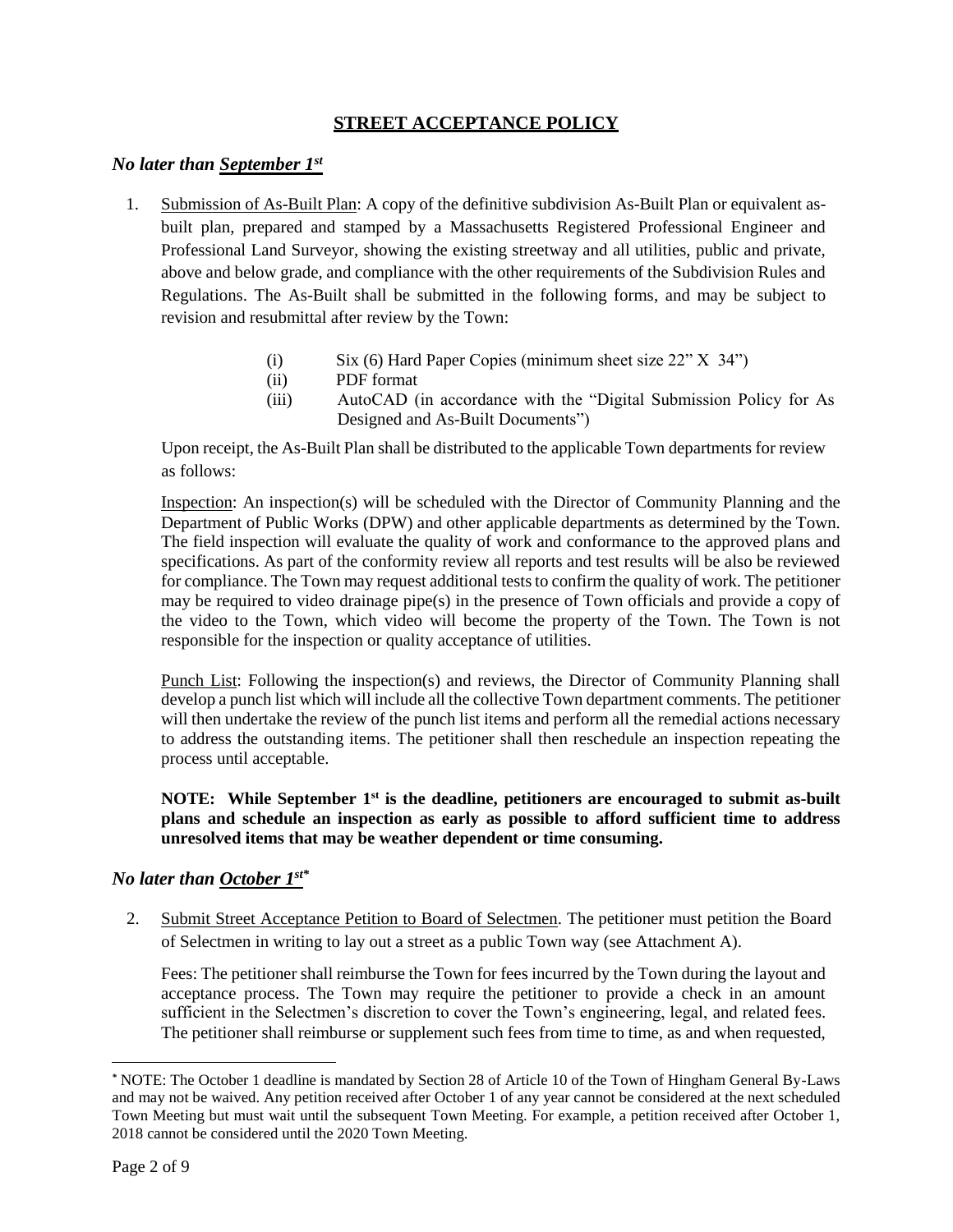to ensure that the Town is fully reimbursed. All funds remaining in this account after the completion of the Street Acceptance Policy shall be returned to the petitioner.

- 3. Required Submissions. The petitioner must submit three (3) copies of the following with the Petition (or not later than thirty (30) after submission of the Petition):
	- a. *Title Certification*: A title certification prepared by an attorney licensed in Massachusetts, running to the benefit of the Town, listing the names and addresses of all persons currently owning the fee to the street (generally either the developer of the subdivision and/or the abutting lot owners) and the lots affected by drainage, water, sewer, utility, access, slope, and/or other related easements (the "appurtenant easements or lots").
	- b. *Copies of Deeds and Other Instruments*: A copy of the deed into the petitioner. If none of the lots have been conveyed, deeds either granting or reserving easements to the developer, and any covenants, declarations or other instruments by which the developer retains or reserves the fee in the streetway and appurtenant easements. If any of the lots have been conveyed, the petitioner shall also submit copies of all of the deeds to lots abutting the way and lots upon which appurtenant easements will be required.
	- c. *Layout Plan*: A copy of the street layout, consistent with the As-Built Plans showing the metes and bounds of the street and any and all other easement areas, in recordable form, with a signature block provided for the Planning Board. This plan is referred to as the "Layout Plan." Revisions to the layout plan may be required after review by Town staff and Town Counsel. The Layout Plan shall be submitted in the following forms:
		- (i) Three (3) Hard Paper Copies (minimum sheet size 22" X 34")
		- (ii) PDF format
		- (iii)AutoCAD (in accordance with the "Digital Submission Policy for As Designed and As-Built Documents")
		- (iv) Mylar (upon final approval)
	- d. *Legal Descriptions*: Legal description, with metes and bounds, of the right of way of the street to be accepted, and all other easement areas or drainage lots that are to be accepted by the Town.
- 4. Notification of Private Utilities The applicant shall notify all private utility companies serving the street of the petitioner's petition for street acceptance by mailing a copy of the petition and provide proof of notification to the Board of Selectmen. Such private utilities include, but may not be limited to:
	- Aquarion Water Company
	- National Grid (natural gas)
	- Verizon or Comcast (telephone/cable)

After the street acceptance the respective utility companies will be solely responsible for maintaining their infrastructure in the public way.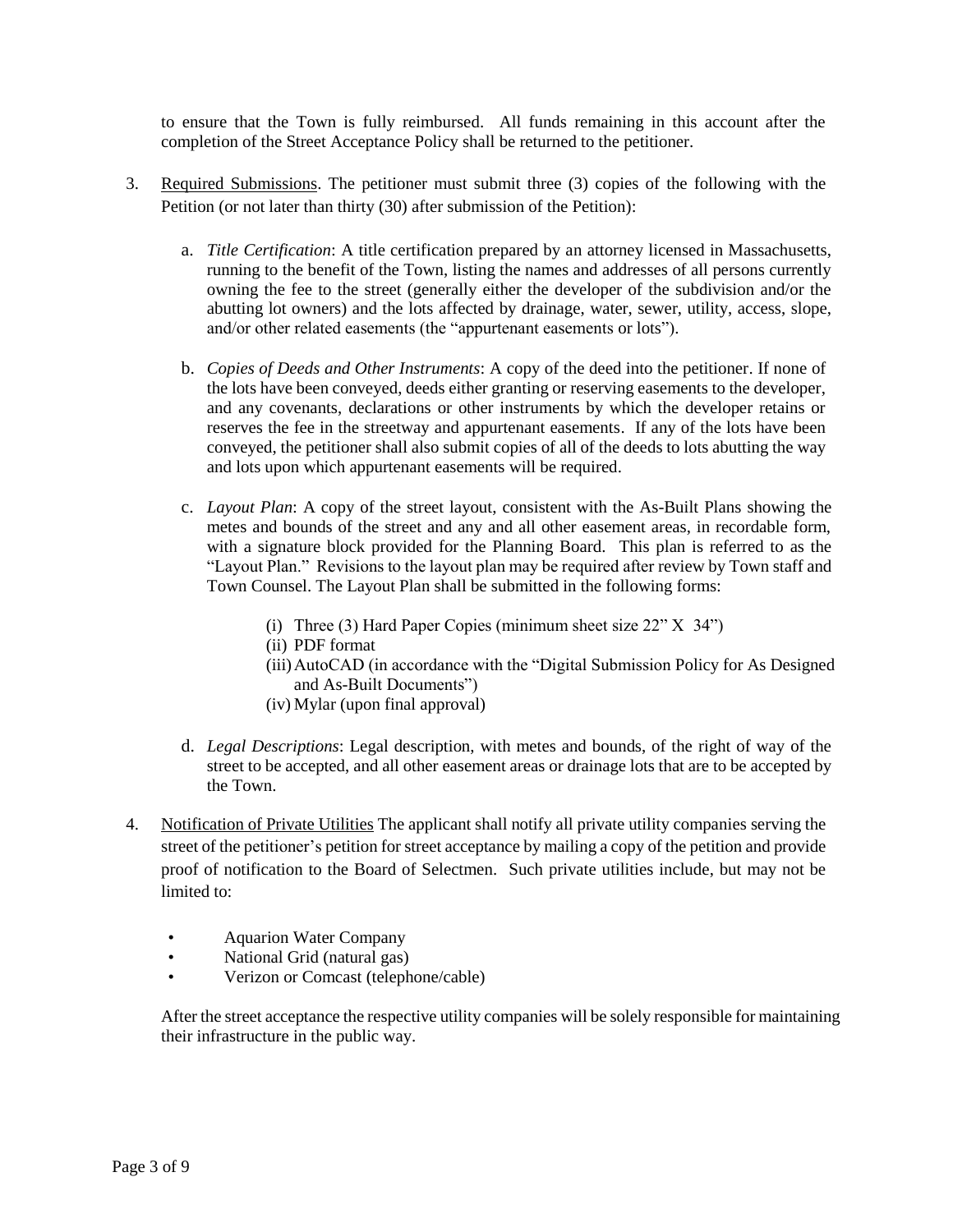# *Within 30 Days after Submission of Petition*

- 5. Vote of Intent to Layout as a Public Way. The petition is placed on the Selectmen's agenda and the Selectmen vote their intention to lay out the street as a public way.
- 6. Referral to Planning Board and Recommendations of Town Engineer and Other Town Officials. The Selectmen refer the Petition and related plans to the Planning Board for its report within 45 days of such referral (per G.L. c. 41, §§81G and 81I). The vote to refer to the Planning Board may be taken at the same time the Selectmen vote their intention to lay out the street as a public way. In addition, the Selectmen shall solicit recommendations from the Town Engineer, Highway Superintendent, DPW Superintendent, the Police Chief, the Fire Chief, and/or other officers or boards. The petitioner shall meet with the Planning Board or its designee, if so requested, to review any outstanding issues related to the street and/or the easement areas. Town staff is requested to coordinate their review and, when possible, to submit comments to the Planning Board to be included with the Planning Board report, or otherwise to submit comments to the Board of Selectmen within such 45 day period, provided that the Board of Selectmen requests that review and comments by Town staff be provided as soon after its request as reasonably possible.

# *No later than January 20th*

7. Warrant Article. A warrant article is prepared for each street for which the Selectmen vote an intent to lay out.

## *Upon the earlier of receipt of the Planning Board Report or 45 days after Referral to the Planning Board†*

- 8. Notice to Owners. The Selectmen will notify owners and abutters by certified mail, at the petitioner's expense, of the public meeting at which the Selectmen will vote to adopt the layout of the street as a public way. Notice will be given to owners and abutters at least seven (7) days prior to the public meeting.
- 9. Adopt Order of Layout. Once the Planning Board has made its recommendations or 45 days lapse since the layout was referred to the Planning Board, whichever is earlier, the Selectmen hold a public meeting to determine if the street is ready for acceptance. The owners and abutters have the opportunity to provide input in this decision. At this meeting, the Selectmen may vote to lay out the street as a public Town way, or decline to lay out the street, or may continue the matter to a later meeting in order to obtain additional information, i.e. Planning Board report, site visit, among others. Abutters will not be formally notified of the continued public meeting. For those streets that the Selectmen vote to lay out, a formal vote will be taken and an Order of Layout will be signed.

l

<sup>†</sup> Town Meeting cannot accept a way unless the Board of Selectmen has previously voted to adopt an Order of Layout. Therefore, whenever possible, the Board of Selectmen shall endeavor to schedule its vote as to whether to adopt the Order of Layout prior to its approval of the final Warrant and submittal of the Warrant to print in order that the Warrant may reflect that the Order has been approved.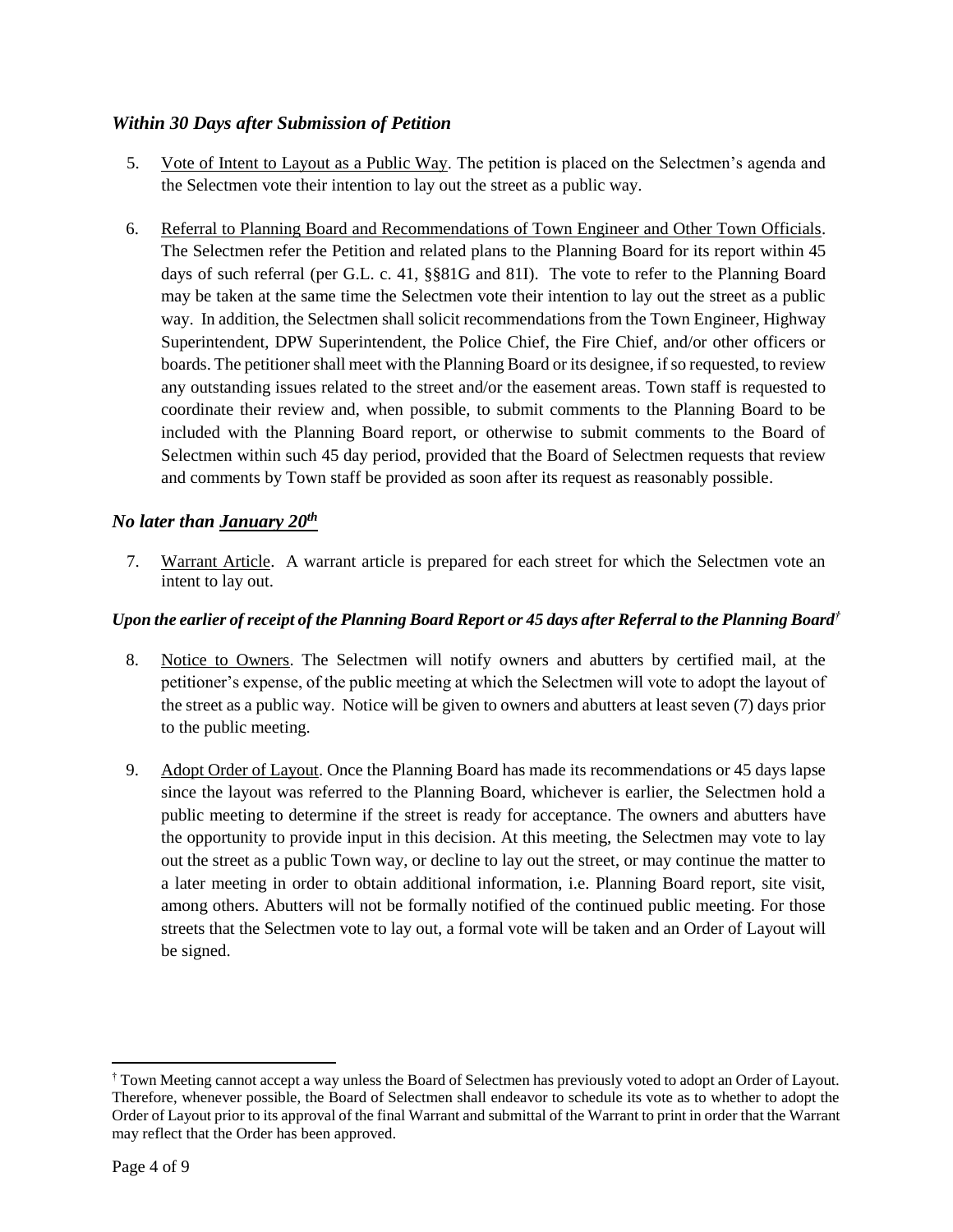#### *At Least 7 Days Prior to Town Meeting*

10. File Layout with Town Clerk: The original signed Order of Layout, the Layout Plan, and the legal descriptions are filed by the Board of Selectmen with the Town Clerk.

#### *Town Meeting*

11. Town Meeting Vote: Town Meeting must vote on whether to accept the street as a public Town way, and to authorize the Board of Selectmen to acquire the necessary interests in the street and appurtenances.

**NOTE: streets do not automatically become public ways upon Town Meeting acceptance. In order to complete the Street Acceptance Policy, the Town must record a taking instrument within the timeframes required by applicable law**.

#### *Within 30 Days of Close of Town Meeting at Which Street Is Accepted*

12. Updated Title Certification. Promptly after Town Meeting, the applicant's attorney must submit to the Town an updated certification listing the names and addresses of persons then owning the fee to the road and all easement areas.

#### *Within 120 Days of Close of Town Meeting at Which Street Is Accepted*

- 13. Acquisition of Land and Easements. The Board of Selectmen must vote the execute and/or accept, as applicable the necessary taking instrument, deeds and/or easements, and record the instruments and Layout Plan within one hundred twenty (120) days of the close of the Town Meeting at which the street is accepted as a public way.
- 14. Acquisition by Eminent Domain:
	- a. *Waiver of Appraisal, Damages, and Relocation Benefits*: Before the Town will exercise its powers of eminent domain, all persons owning the fee to the street and the lots that will be subject to the Town's easements must sign a Waiver of Appraisal, Damages, and Relocation Benefits. The Selectmen may, in their sole and absolute discretion, decide not to proceed with the Streetway Acceptance until all owners have signed the Waiver. The forms of Waiver are attached (See Attachment B and Attachment C);
	- b. *Indemnification*: If the street and/or the lots are subject to mortgages (including lines of credit, whether used or not) or other liens and the developer and/or lot owners has not obtained Subordination of Mortgages from the mortgagees, the Selectmen may, in their sole and absolute discretion, decide not to proceed with the Streetway Acceptance, or to accept indemnifications from the petitioner and/or the lot owners, in form acceptable to the Board of Selectmen, in its sole discretion, protecting the Town from liability if the mortgagees bring a claim against the Town. Such indemnification, if required, shall last for the period of time within which mortgagees may bring claims against the Town for the taking;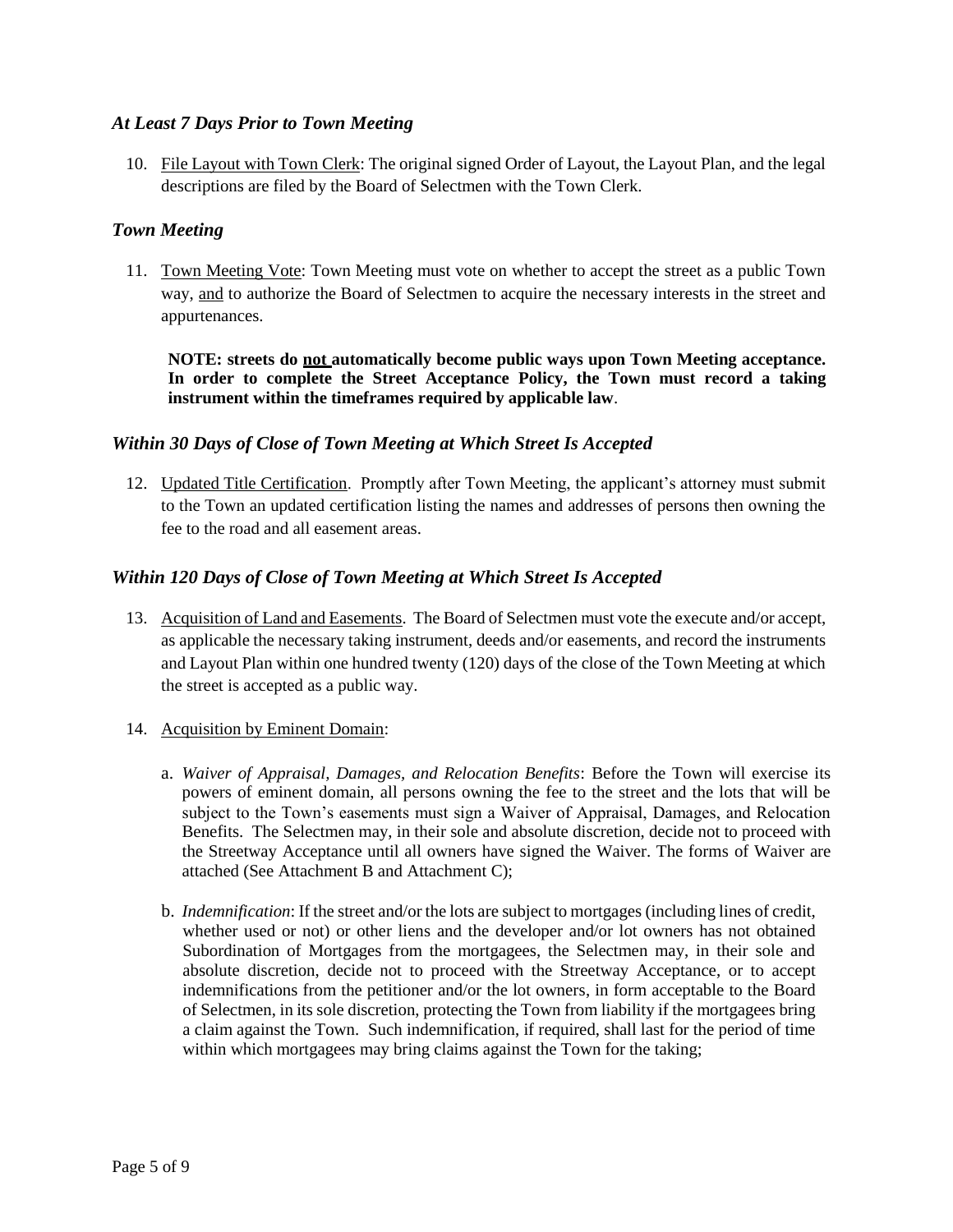- c. *Order of Taking*: The Selectmen sign an Order of Taking, taking a fee interest and/or easements by eminent domain. A certified copy of the Town Meeting vote authorizing the taking is attached to and recorded with the Order of Taking;
- d. *Recording*: The Order of Taking, the Layout Plan, and certified Town Meeting vote are recorded with the Plymouth Registry of Deeds within the aforesaid one hundred twenty (120) day period, and within thirty (30) days of the Selectmen's execution of the Order of Taking, at the petitioner's cost; and
- e. *Notice of Taking*: The Town will send notice of the taking by certified mail to the owners and mortgagees affected by the taking.

Waiver. The Selectmen may waive any of the Street Acceptance Policy requirements that are not mandated by statute or by the General Bylaws of the Town if, in their sole and absolute discretion, they find that circumstances warrant a waiver.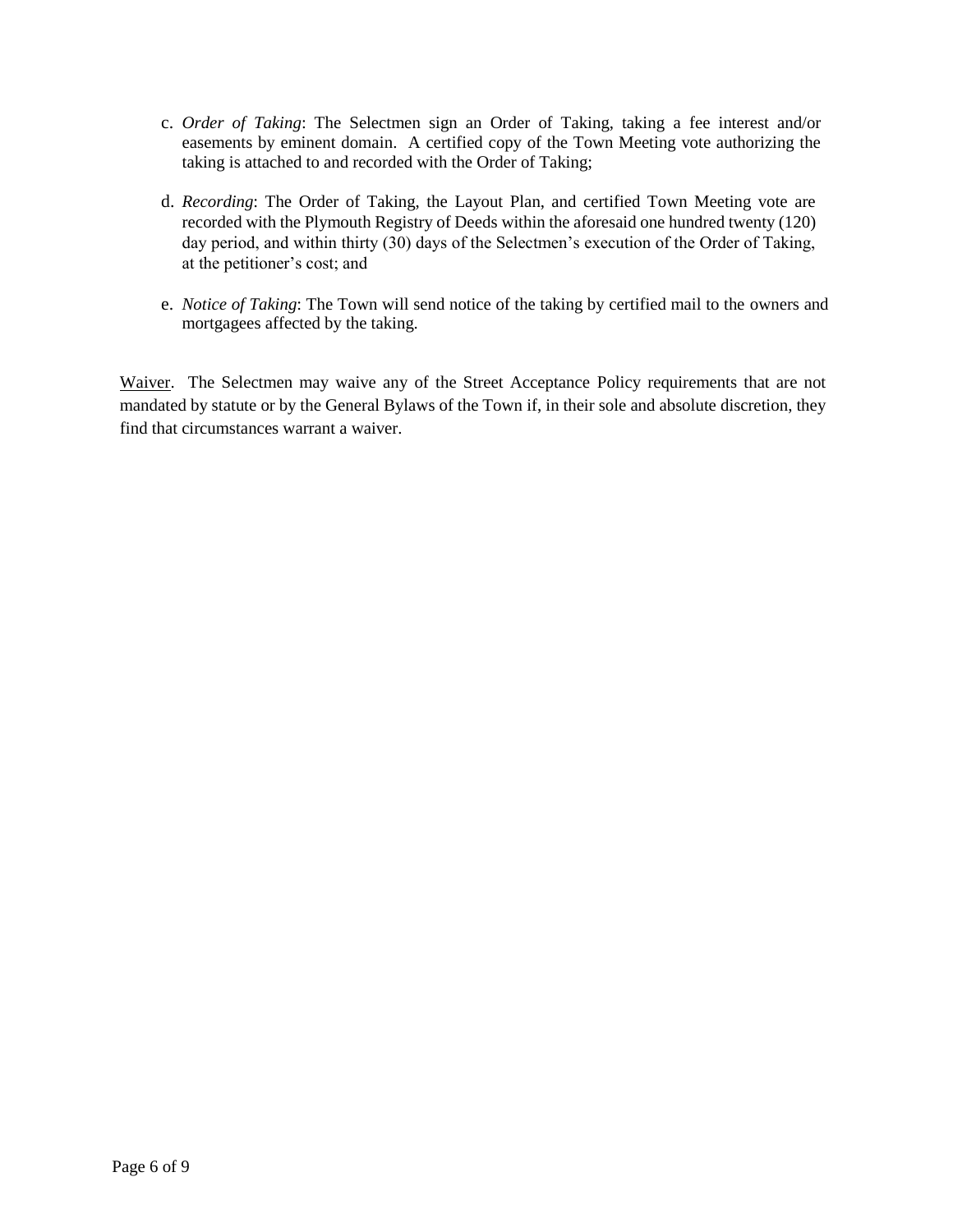# **ATTACHMENT A Form of Street Acceptance Petition**

Board of Selectmen Hingham, MA

| We, the undersigned, being of the opinion that public convenience and necessity will be served        |                                        |                             |  |                        |           |  |
|-------------------------------------------------------------------------------------------------------|----------------------------------------|-----------------------------|--|------------------------|-----------|--|
| thereby, respectfully petition that                                                                   |                                        |                             |  | extending over land of |           |  |
|                                                                                                       |                                        | beginning at a point at the |  |                        |           |  |
| intersection of                                                                                       |                                        |                             |  |                        |           |  |
|                                                                                                       | direction as shown on a plan entitled: |                             |  |                        |           |  |
| $^{\prime\prime}$                                                                                     |                                        |                             |  |                        | w made by |  |
|                                                                                                       |                                        | Engineer, dated             |  |                        |           |  |
| and approved by the Planning Roard of Hingham be laid out and accepted as a public way in the Town of |                                        |                             |  |                        |           |  |

and approved by the Planning Board of Hingham, be laid out and accepted as a public way in the Town of Hingham.

We hereby acknowledge receipt of the Town of Hingham Street Acceptance Policy. The following submission requirements have been heretofore submitted, or are submitted herewith, in accordance with said Policy:

| As-Built Plan:                         | Submitted on                          | $.20$ <sub>—<math>-</math></sub> |
|----------------------------------------|---------------------------------------|----------------------------------|
| Title Certification:                   | Submitted: $\Box$ herewith; $\Box$ on | .20                              |
| Copies of Deeds and Other Instruments: | Submitted: $\Box$ herewith; $\Box$ on | .20                              |
| Draft Layout Plan:                     | Submitted: $\Box$ herewith; $\Box$ on | .20                              |
| <b>Draft Legal Descriptions:</b>       | Submitted: $\Box$ herewith; $\Box$ on | .20                              |
| Review Fee                             | Submitted: $\Box$ herewith; $\Box$ on | , 20                             |

And we further agree that we will deliver to the Town any and all such further documents, plans, deeds, easements, agreements and other instruments in writing as you may consider necessary or proper in connection with this petition.

 $\Gamma$ 

| Executed this $\_\_\_\_$ day of $\_\_\_\_\_\_\_$ 20. | RECEIVED BY BOARD OF SELECTMEN* |
|------------------------------------------------------|---------------------------------|
| PETITIONER(S):                                       |                                 |
| Name:                                                |                                 |
| Name:                                                | <b>DATE STAMP HERE</b>          |

\*Pursuant to Section 28 of Article 10 of the Town of Hingham General Bylaws: "Each petition for the acceptance of a way to be acted on at any annual town meeting shall be presented to the board of selectmen not later than the first day of October next preceding such meeting."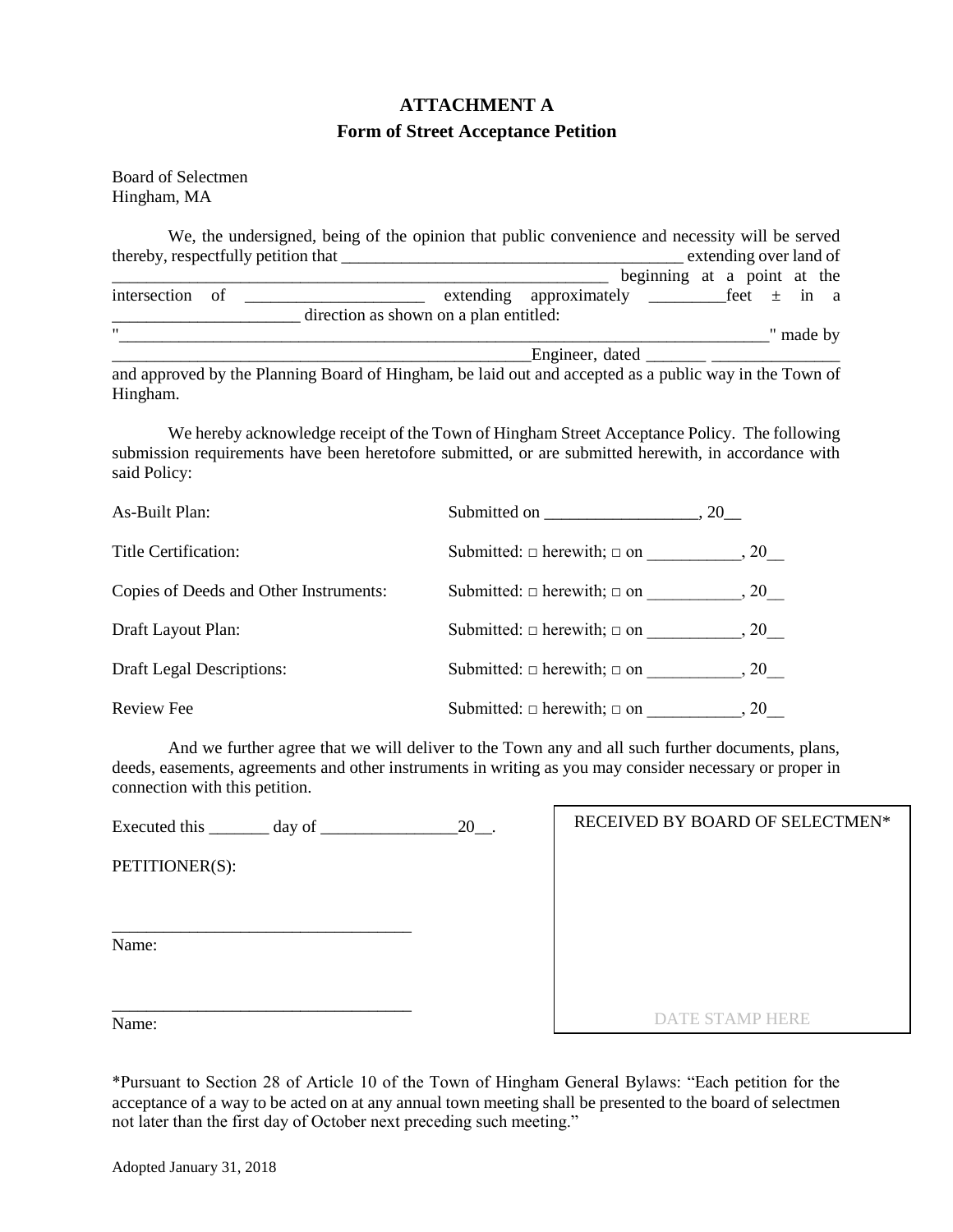# **ATTACHMENT B**

#### Waiver of Appraisal, Damages, and Relocation Benefits (Owner)

(the "Owner"), having an address of , is the owner of property located at in Hingham, Massachusetts, and described in a deed recorded with the Plymouth Registry of Deeds in Book \_\_\_\_\_\_, Page (the "Property"). The Owner, in consideration of the sum of \$1.00 paid, hereby acknowledges such consideration to be full compensation for all damages sustained by the Owner on account of an eminent domain taking to be made by the Town of Hingham (the "Town"), by and through its Board of Selectmen, pursuant to an Order of Taking to be recorded forthwith, of a permanent public way easement in, on, under, and along the streetway shown as " " on a plan entitled " dated , prepared by , to be recorded with said Deeds [*if applicable*: and an easement on a portion or portions of the Property, as shown on said plan], and, for himself/herself/themselves and his/her/their successors and assigns, hereby waives, releases and forever discharges the Town and its successors and assigns from all debts, demands, actions, reckonings, bonds, covenants, contracts, agreements, promises, damages, liabilities, and any and all other claims of every kind, nature and description whatsoever, both in law and equity, from or in consequences of said taking, consents to said taking, waives an appraisal of damages, waives all rights to damages for said taking, and further waives all relocation benefits under G.L. c. 79A.

Executed under seal on this day of , 20 .

Name: